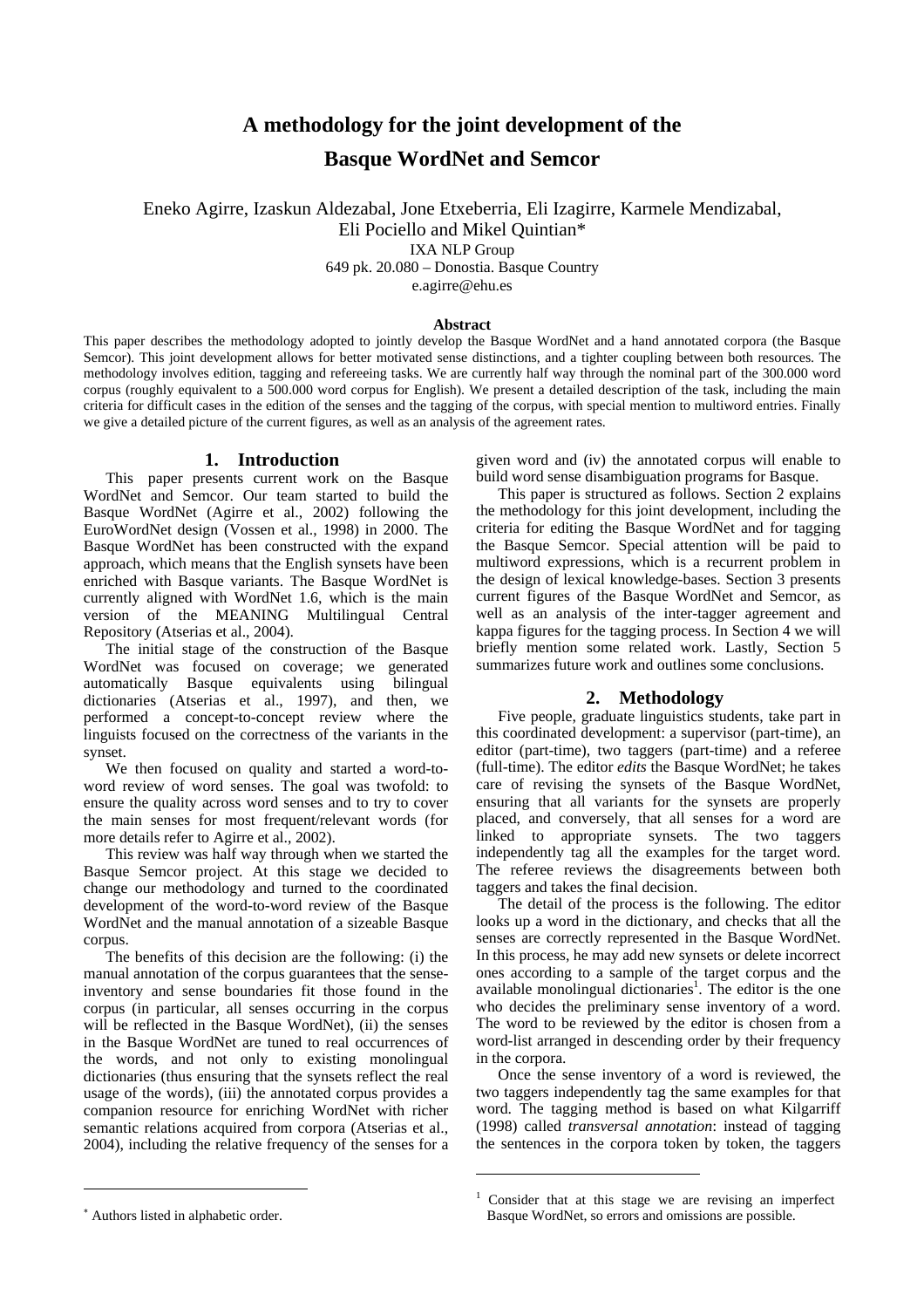annotate word-type by word-type, that is, all the occurrences of a word first, then all the occurrences of another word, and so on. Through this approach, the semantic characteristics of each word are taken into consideration only once, and the whole corpus achieves greater consistency. In the other alternative, the linear process, the annotator must remember the sense structure of each word and their specific problems each time the word appears in the corpus, making the annotation process much more complex, and increasing the possibilities of low consistency and disagreement between the annotators (Navarro et al., 2003).

The referee, helped by a program that computes the agreement rates (inter-tagger agreement and kappa) and a confusion matrix, reviews the disagreements and decides which the correct tag is.

Finally, if new senses of a word have come out in the corpus, the referee will inform the editor, and the editor, after checking whether those new senses are correct, will add them in the Basque WordNet. The taggers then update the corpus tags accordingly. Figure 1 shows a schematic diagram of this process.



**Figure 1:** Representation of the cyclic editing-tagging process.

We will se now in more detail the main features of the edition and tagging process, followed by a subsection on the treatment of multiword expressions in both steps.

#### **2.1. Editing the Basque WordNet**

As already mentioned, the Basque WordNet is being constructed enriching English synsets with Basque variants. Finding an appropriate translation of an English synsets into Basque can be problematic: the category used to express a concept may not match accross both languages, or there may be different ways of writing a word in Basque, etc. In order to have a consistent treatment of these issues, we defined a detailed set of criteria, and a set of labels for the Basque variants. Due to space constraints, below we only describe, very briefly, some of the most relevant criteria. Refer to Agirre et al. (2005) for more details.

#### • **Specific terminology**

The English WordNet includes some specific words and terms (e.g. *bar mitzvah, focal ratio, pond scum,* etc). In order to translate this kind of synsets into Basque, the Basque WordNet editor would need to look up these concepts in specific terminological dictionaries. As our first aim is to try to cover the main senses of the most frequent/relevant words in Basque, we have decided to mark these synsets as non-lexicalized for the time being. However, we add a *specific concept* label to them, in order to differentiate them from the other non-lexicalized synsets.

#### • **Dialectal concepts**

Some words in Basque are mainly dialectal and they are not as frequent as their synonyms. For instance, the Basque word *egunkari* is mainly used to refer to English

word *newspaper*. However, dictionaries also indicate that it also means *day labourer*, without mentioning that this only happens in a Basque dialect, and therefore this meaning is rarely used. People would rather use its synomym *jornalari*. We include this kind of words in their respective synsets in the Basque WordNet, but we mark them with the label *rare*.

#### • **Different ways of spelling a word**

Taking into account that Basque is a language still in course of standardization, some words in Basque can be written in more that one different ways, and both forms are deemed correct. For instance, to express the concept of *policeman*, in Basque we can use either '*polizi agente*' or '*polizia-agente*', which are alternative spellings. In these cases, we include both forms in the Basque WordNet.

#### • **Auto-hyponymy**

As it is well-known, nominal synsets in wordnets are structured by the hyperonymy-hyponymy relation. Autohyponymy refers to words that have two (or more) senses, one hyponym of the other. While the frequency of this phenomenon in the English WordNet is rare, we have found it to be quite common in the Basque WordNet. Example (1) shows some hyponyms of the synset *end\_1*, where we can see that its hyponyms in English are expressed with different words (*point*, *pinpoint*, *tip*).

(1) 
$$
\Rightarrow
$$
 end (either extremity of something that has length)  
\n $\Rightarrow$  pimpoint (the sharp point of a pin)  
\n $\Rightarrow$  point (sharp end)  
\n $\Rightarrow$  tip (the extreme of something)  
\n $\Rightarrow$  ...

In Basque we use a single word to refer to all these concepts *(mutur*), including the hyperonym. We have no definitive explanation for the high frequency of this phenomenon in Basque. One possibility could be that Basque words have more general meanings than English counterparts. Another explanation could arise from the fact that we take the structure and sense differentiations from the English WordNet, and Basque is probably organized differently. In most of the cases our linguists think that the most specific meanings are not really lexicalized in Basque, and only the most general term is lexicalized. For example, in (1) we would only mark the sense equivalent to 'end' as a lexicalization of *mutur*. In any case, we want to leave a trace of auto-hyponymy for further studies, so, although we do not add *mutur* to the other hyponyms of '*end*', we do mark them as nonlexicalized and add them a special label (*specific hypernym*) to differentiate them from other nonlexicalized synsets.

#### **2.2 Tagging the Basque Semcor**

As well as in the edition task, tagging has also showed the need for detailed criteria. In particular, ome occurrences cannot be tagged with a synset for a number of reasons. We devised a detailed inventory of such cases, which are tagged as **Special Cases (SC)**. We present them briefly here. Refer to (Agirre et al., 2005; Agirre et al., 2006b) for more details.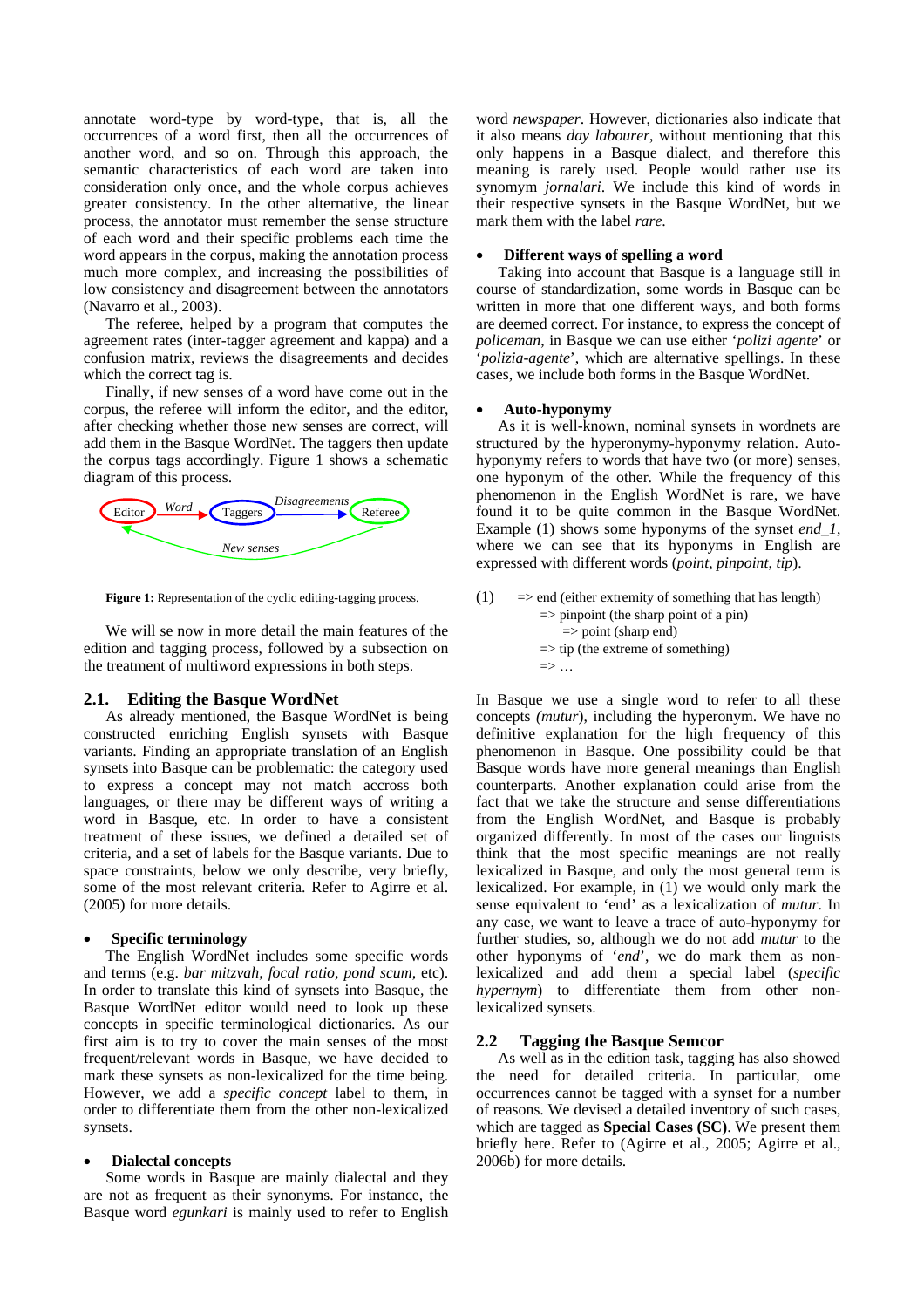## • **SC1: Word exists in WordNet but not its sense**

With this special case taggers mark those occurrences that do not match any of the synsets proposed by the editor. This mark is used to mark new senses.

#### • **SC2: Word does not exist in WordNet**

This special case was created to mark those words that appear in the corpus, but that have no synset in WordNet. Usually, these are words related to Basque culture, such as *ikastola* ('Basque school')*, trikitixa* ('Basque dance')*,* etc. This special case was devised when we were unsure about what to do with new synsets. We finally decided that the editor introduces the new words before tagging, and therefore we never used this mark.

# • **SC3: Word is part of a Multiword Lexical Unit**

If a word occurrence is part of a multiword lexical unit taggers use this mark. For instance, if an occurrence of *urte* ('year') is followed by the word *berri* ('new'), it will be marked with Special Case 3, signalling that the word is part of a multiword: *urte berri* ('new year').

#### • **SC4: Word is (a part of) a Named Entity.**

Sometimes, an occurrence may be a named entity or part of a named entity, and taggers mark it with this special case. This is the case for *herri* ('country') when occurring as *Euskal Herri* ('Basque Country').

#### • **SC5: The tagger is strongly uncertain**

This special case is available for those cases where the tagger is uncertain and does not know how to tag one occurrence. It is usually used when the context is not enough to disambiguate an occurrence.

#### • **SC6: Word was improperly lemmatized**

Some errors can have their source in lemmatization. For instance, the noun *etxe* ('house') can get genitivecase: *etxe +* genitive-case "*-ko*" *= etxeko* ('of house'). However, this form (*etxeko*) can be used as an adjective in Basque to express 'home-made': *etxeko gazta* ('homemade cheese'). These forms are quite difficult for the lemmatizer to detect, and as a consequence, the adjective *etxeko* is lemmatized as: *etxe* (noun) + genitive-case "*-ko*". Special Case 6 is used to mark this problematic cases.

#### • **SC7: Word is wrongly used**

Some occurrences in the corpora are wrongly used, i.e. they are misspellings or ungrammatical. This tag occurs with relatively high frequency due to the ongoing process of standardization of Basque. For instance, the corpus contains occurrences of the word *pake* which has recently been standardized as *bake*.

#### **2.3 Multiword expressions**

 $\overline{a}$ 

An important issue recurrent in the design of lexical knowledge bases is the treatment of multiword expressions<sup>2</sup> (MWEs). Both the boundaries for lexicalization and the types of MWEs are very difficult to draw (Contreras & Sueñer, 2004; Cowie, 1990), and this

is why the task of deciding which MWE is lexicalized or not, is one of the main tasks of a wordnet builder.

In the Basque WordNet MWEs are treated as: (i) fully lexicalized, (ii) syntagmatic concepts, (iii) non-lexicalized and (iv) lexical gaps.

We consider a MWE as **fully lexicalized** when the MWE is an entry in a monolingual dictionary (Elhuyar 2000; Sarasola 1996; Euskaltzaindia 2000) or terminological glossary (UZEI 1987). Then, the builder of the Basque WordNet will add this MWE in the synset, and it will be considered as a lexicalized MWE. For instance, *to memorize* is translated into Basque as both *buruz ikasi* (lit. 'to learn by head') and *memorizatu* (a loanword). Being *memorizatu* and *buruz ikasi* dictionary entries, the builder of the Basque WordNet will add both the loanword and the MWE in the synset:

#### (2) English WN {*memorize, memorise, con, learn*} Basque WN {*memorizatu, buruz\_ikasi*}

In addition, it often happens that a MWE is the most usual way –and sometimes the only way– to express a concept, in spite of not being a dictionary entry. For instance, the English verb *to recite* is expressed in Basque either by the loanword *errezitatu* or either by the MWE *buruz esan*. Although this construction (*buruz esan*) is very similar to *buruz ikasi* ('to memorize' or 'to learn by head') and it is the most frequent and natural way to express this concept, according to our criteria, *buruz esan* will not be included in the synset. And as a consequence, it will not be considered lexicalized MWE because it is not a dictionary entry. Therefore, this approach seems to be quite risky, since applying these criteria leads to the consequence that a considerable number of frequently used expressions can be excluded from the Basque WordNet as they are considered to be not lexicalized.

In order to avoid this risk, we have decided to consider this type of MWEs **syntagmatic concepts** (Artola 1993), and to include them in the Basque WordNet. These refer to those concepts that are expressed by a phrase and that have become widespread in most of the cases. This approach has already been used by Bentivogli & Pianta (2004). These authors introduce those frequent MWEs as *phrasets* and they also add them in the Italian WordNet. Below, we present some more examples of Basque syntagmatic concepts:

(3) **a**. English WN {*hum*} Basque WN {*ahopeka\_kantatu*} (lit. 'sing in whispers') **b**. English WN {*bike*} Basque WN {*bizikletan\_ibili*} (lit. 'move on a bike')

In order to differentiate these MWEs from the ones that are dictionary entries, they are marked with the syntagmatic concept label in the database, IXALEX.

In previous stages of the construction of the Basque WordNet, that is, before we had decided how to include MWEs in the Basque WordNet (Agirre et al., 2006), these MWEs that were not dictionary entries but were frequently used, were provisionally added in the Basque WordNet but they were marked as **non-lexicalized**. In this way, we could easily detect them for their further revision. At present, these non-lexicalized MWEs will be reviewed according to criteria explained above, and most of them will be classified as sytagmatic concepts.

<span id="page-2-0"></span><sup>2</sup> Note that we use *multiword expression* as a general term to denominate those constructions, either lexicalized or not, containing more than one word (*word* defined as "any string of characters between two blanks" by Fontenelle et al., 1994).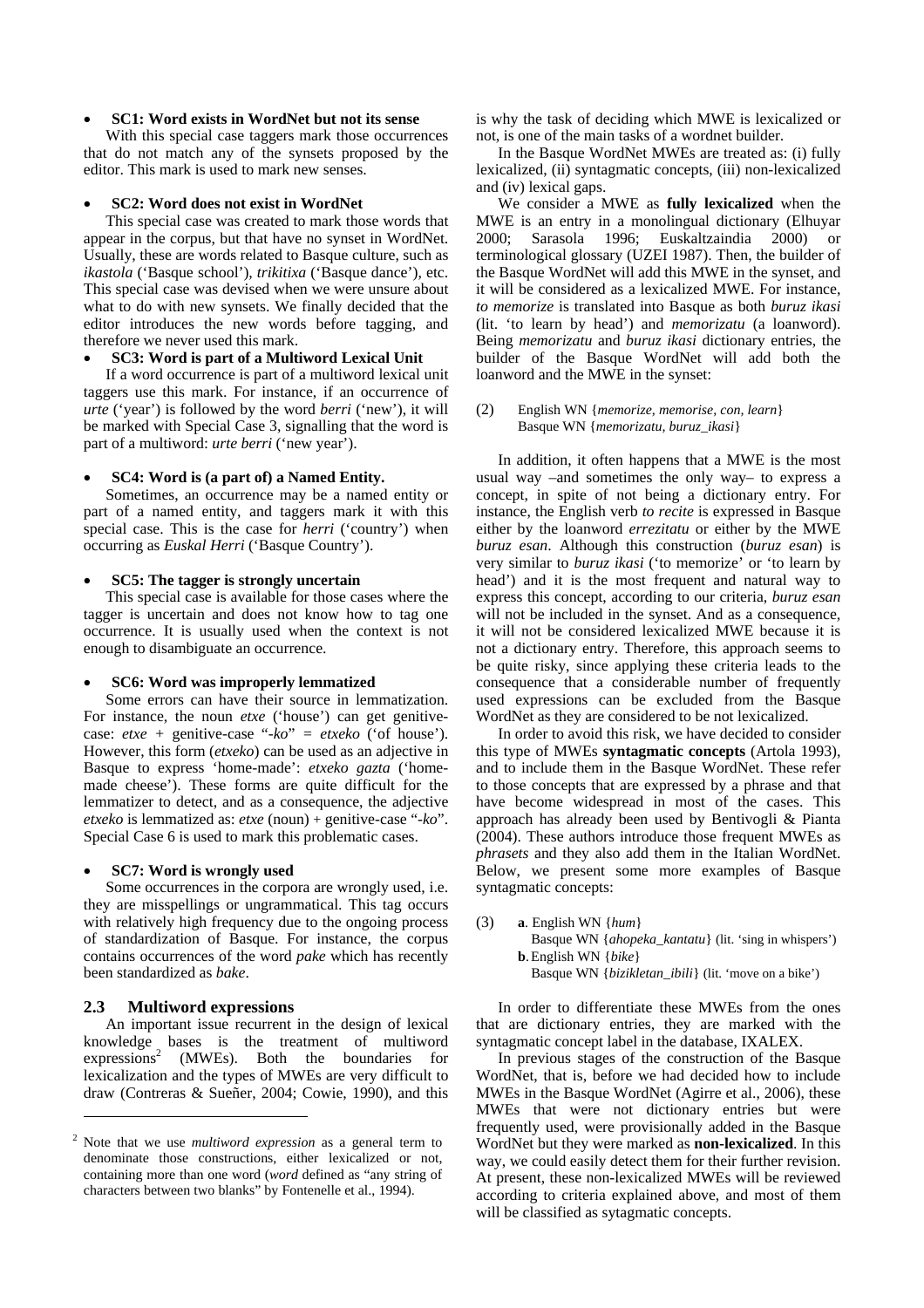Finally, there are synsets that can be only expressed by a kind of definition. That is, they are expressed in a very different way than in English, using different syntactic categories as well as different phrase constructions. These are known as **lexical gaps**. For instance, in Basque, the only way to translate *forties* is to use a kind of definition: *berrogei urte inguru* (lit. 'around forty years old'). We have decided not to include this kind of expressions in the synset but in the gloss. Therefore, these concepts will be lexical gaps in Basque.

To put in briefly, we actually distinguish between fully lexicalized MWEs, syntagmatic concepts and lexical gaps. In the first case, we would have a normal synset with its variants. In the second case, we can include a broader range of MWEs, marked with a special flag. And in the last case, the synset would not have a counterpart in Basque.

Therefore, we have argued in favor of including nonlexicalized MWEs in order to:

i) avoid having lengthy debates about the lexicalization status of a MWE. In case of doubt, we want to incorporate as many MWEs as possible, without making claims of their lexicalization status, and thus, allow for non-lexicalized MWEs.

ii) treat lexical gaps (concepts that lexicalize in one language, but not in another, such as *to cook* that in Basque needs to be expressed by a non-lexicalized MWE: *janaria prestatu,* lit. 'prepare food'). Those "lesslexicalized" entries are very useful for translation as well as for word sense disambiguation (Bentivogli & Pianta 2004).

iii) facilitate semantic interpretation and a richer LSKB, that is to say, regarding semantic interpretation in general and word sense disambiguation in particular, the more MWEs are included in WordNet, the easier is the task for a word sense disambiguation program.

Therefore, this representation allows us listing the MWEs together with their lexicalization status. However, in order to reflect the inner structure and semantic relations in the MWE, we have also motivated and proposed a representation based in EuroWordNet relations.

In the future, we would like to enrich the Basque WordNet with the MWEs extracted from the Basque Semcor. As we have mentioned in section 2.2, taggers mark as Special Case 3 those occurrences that they think can be part of a MWE. However, as there is low agreement between taggers, for the moment, we have left aside their revision and these will be reviewed, edited and tagged in the next stage.

In addition, the tagging of the MWEs would be easier if the lemmatizer could detect them. In this way, the Special Case 3 would not be necessary and MWEs could be directly edited, tagged and reviewed. Therefore, we need to change the lemmatization. However, this process must be synchronized with the Basque lexical database, and it will be quite complex.

# **3. Current data and analysis of the methodology**

In this section we give the main figures for the Basque WordNet and Semcor. In addition we present the intertagger agreement rates for the taggers.

Table 1 shows the current figures for the Basque WordNet. We have mainly worked on the nominal part, with nearly 28 thousand synsets for 22 thousand lemmas, and an overall ratio of 2 to 1 senses per lemma. We have also worked on the most frequent verbs, which explains the high polysemy (3 to 1 senses per lemma) for the 3 thousand lemmas and synsets. We have only worked on a small sample of adjectives, and no adverbs. We also mention the number of proper nouns and genuinely nonlexicalized synsets. In addition we have nearly 6 thousand non-lexicalized synsets which are deemed syntagmatic concepts, so we have their surface realization available.

|                      | <b>TOT</b> | N                                |       | ADJ |
|----------------------|------------|----------------------------------|-------|-----|
| <b>Word Senses</b>   |            | $\overline{51,423}$ 41,833 9,450 |       | 140 |
| Lemmas               |            | 25,755 22,492 3,368              |       | 50  |
| <b>Synsets</b>       |            | 31,585 27,880 3,592              |       | 113 |
| <b>Proper Nouns</b>  |            | 680                              |       |     |
| Basque gaps (no lex) | 1,439      | 1.223                            | 208   | 8   |
| MWE (no lex)         | 5,730      | 2,935                            | 2.439 | 0   |
| Syntagmatic concepts | 356        | 79                               | 273   | 4   |

Table 1: Current figures for the Basque WordNet, detailing nonlexicalized and syntagmatic concepts.

The corpus under annotation was compiled with samples from a balanced corpus and a newspaper corpus. It comprises 300,000 words in total. Given that Basque is an agglutinative language, it has a higher lemma/word rate than English. Estimates in parallel corpora allow us to think that 300.000 words in Basque are comparable to 500.000 words in English.

At the time of writing, the methodology has been going for 18 months. Up to now, we have only worked with nouns and we have already done 52% of the occurrences of polysemous nouns. We organized the tagging starting with the most polysemous nouns.

We also reviewed all monosemous nouns in the most frequent list, leaving aside those which we think need a new sense in EWN. These will be edited and tagged in the next stage, but we already started to mark those that are genuinely monosemous. The words not in EWN are mainly proper nouns, but the list needs to be revised, in order to find common nouns that do need to be included in EWN, and tagged accordingly. We also left them for the next stage.

|            | Done              |                 | To be done |        | Total |         |
|------------|-------------------|-----------------|------------|--------|-------|---------|
|            | words             | occ.            | words      | occ.   | words | occ.    |
| Polysemous | 256<br>(7%)       | 36,345<br>(%52) | 2,956      | 32,473 | 3.212 | 68,818  |
| Monosemous | 448<br>$(28.4\%)$ | 9,214<br>(70%)  | 1,127      | 3,827  | 1,575 | 13,041  |
| Not in EWN |                   |                 | 3,995      | 20.909 | 3.995 | 20.909  |
| Total      | 704<br>(8%)       | 45,402<br>(44%) | 8,078      | 57,366 | 8782  | 102,768 |

**Table 2:** Current figures for the nouns in the Basque Semcor.

Table 2 show the current figures. We can see that we have done 256 polysemous nouns, but given their high frequency, they account for 36,345 occurrences (53% of the occurrences of all polysemous nouns). We have considered as 'done' both nouns tagged with senses (184 nouns, 24,188 occ.) and nouns left untagged (72 nouns, 12,157 occ.), which correspond to lemmatization errors or words which normally do not function semantically as nouns (being for instance part of complex postpositions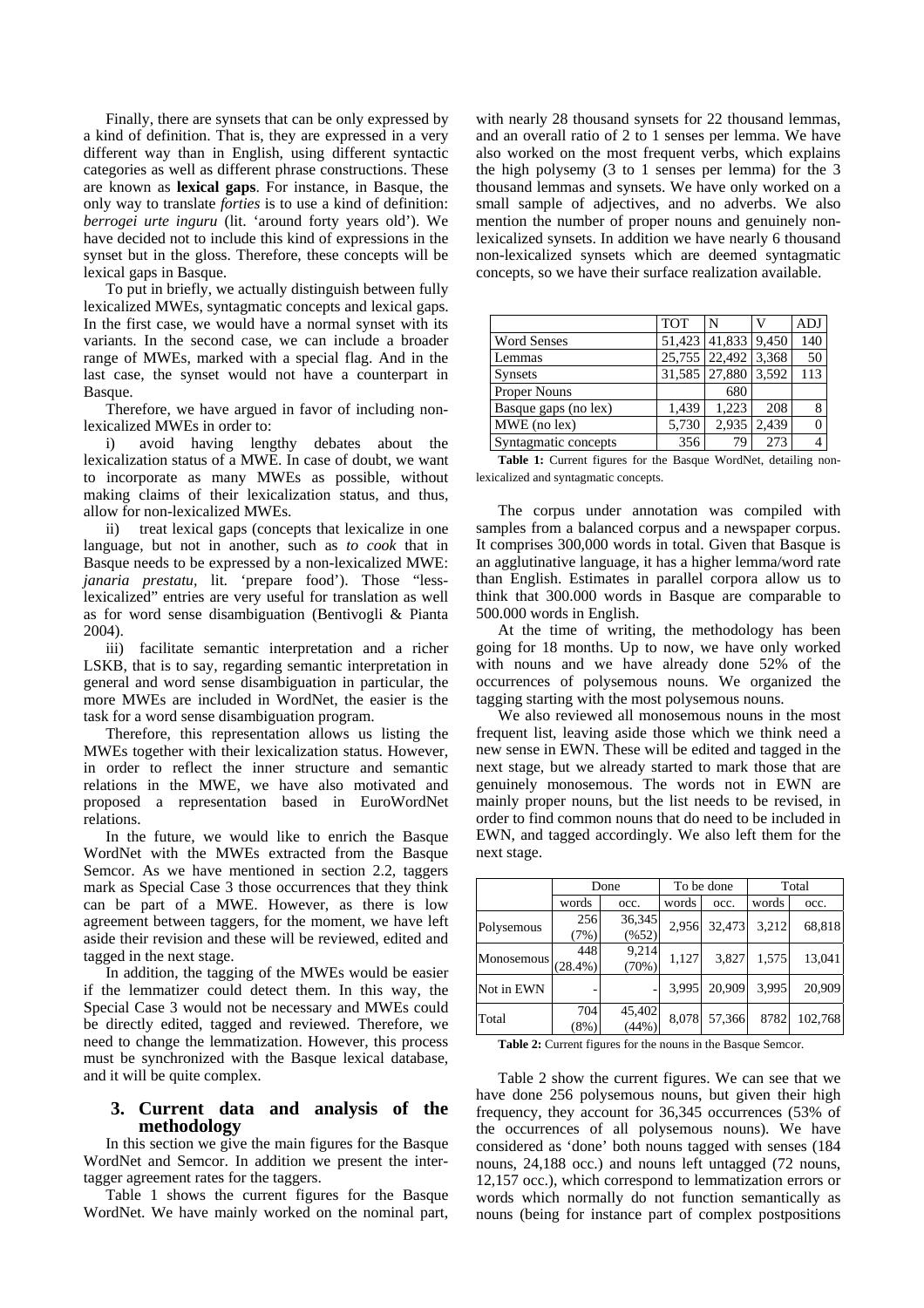like). Table 2 also lists the 448 nouns from the monosemous list which have been deemed to be really monosemouns (accounting for 71% of all monosemous occurrences), and the words not in EWN.

At this stage of the tagging we have changed the methodology. For the rest of the corpus, instead of having two taggers plus referee, we plan to use a single tagger per word, except some problematic words. The rationale is that less frequent words should be easier to tag, with a few exceptions. With a single tagger we estimate that we will need approximately 12 months to finish all nouns, including the revision of the rest of monosemous nouns and all the nouns not in Wordnet.

We next present the agreement figures among the taggers. As already mentioned, each occurrence in the corpus was tagged by two different taggers. The referee had to resolve all disagreements between the taggers. In order to facilitate his work a number of data was presented to him, including confusion matrixes, and agreement figures.

We computed inter-tagger agreement (ITA) as the percentage of occurrences where the two taggers agreed over the total of the occurrences. In case of any of the taggers assigning more than one tag to an occurrence, a tag in common between the two taggers is sufficient to be considered an agreement. Inter-tagger agreement can be misleading for words with different numbers of senses or senses with different distributions, i.e. an agreement of 80% for a word with two senses where one sense accounts for 90% of all occurrences is very low, while it would be a very satisfactory figure for a word with 10 evenly distributed senses.

The Kappa coefficient (Carletta, 1996) overcomes the shortcomings of the ITA measure by substracting from ITA the chance agreement (given the number and distribution of the senses) and normalizing from 0 to 1. Our referee was satisfied with the use of the Kappa figure, but she also found the ITA measure useful as a more intuitive measure of agreement.

On average, the taggers attained 84% ITA and a Kappa coefficient of 0.68. Tables 3 and 4 show the 5 words with lowest and highest scores respectively.

|            | kappa   | ITA  | senses | occ. |
|------------|---------|------|--------|------|
| familia    | $-0.46$ | 0.18 |        |      |
| indarkeria | $-0.44$ | 0.08 |        | 114  |
| aste       | $-0.19$ | 0.36 |        | 173  |
| histori    | $-0.18$ | 0.18 |        | 54   |
| urrats     | -0.05   | 0.41 |        |      |

**Table 3:** 5 words with worst kappa (respectively *family*, *violence*, *week*, *history*, *step*). ITA, senses and number of occurrences are also given.

|            | kappa | <b>ITA</b> | senses | occ. |
|------------|-------|------------|--------|------|
| 1par.n     | 1.00  | 1.00       |        | 102  |
| kontratu.n | 1.00  | 1.00       |        | 52   |
| hiri.n     | 1.00  | 1.00       |        |      |
| partidu.n  | 1.00  | 1.00       |        | 465  |
| anaia.n    | .00.  |            |        |      |

**Table 4:** 5 words with best kappa (respectively *noth*, *contract*, *city, match, brother*). ITA, senses and number of occurrences are also given.

We want to mention that Kappas over 0.7 are deemed reasonable for well-defined tasks. While most of our words are over this threshold, some words attain very low scores. We have found that most of the disagreements are systematic for each word, i.e. each of the taggers understands differently the sense boundaries and applies his conceptualization systematically, leaving certain kind of occurrences under different senses each. The meetings between the taggers and the referee highlighted that most of these differences were due to an insufficient characterization of the senses, where the glosses were not clear. These meeting served to review the glosses and sense differentiations in the Basque WordNet, and complement WordNet with a number of examples which have been coherently tagged with its senses. In fact, we think that if the taggers were given a representative number of tagged examples to supplement the WordNet glosses, the agreement rates will be much higher.

Another reason for the low agreement is that the team would need more time to prepare each of the words. Sense-tagging, in contrast to other hand-tagging tasks like PoS tagging or treebanking, has the peculiarity that each word is in fact a different task. Knowing and interiorizing the sense boundaries can be very time-consuming task, and needs to be repeated for each word. After the taggingrefereeing-editing cycle we are quite sure that the tagged examples and the sense definitions are a coherent set produced by a well-interiorized model of the word.

# **4. Related work**

WordNet has already been used for corpora annotation (Fellbaum et al., 2001; Navarro et al., 2003; Pianta et al., 2005). However, few wordnets have been developed together with tagged corpora. For instance, Navarro et al. (2003) use a frozen version of the Spanish WordNet for semantic annotation, and they don't update it. Pianta et al. (2005) translate the English to Italian, and then port the English annotations to Italian via corpus alignment. They mention briefly that they plan to use the information in the alignment to enrich WordNet.

# **5. Conclusions and future work**

We have presented our methodology for the joint development of the Basque WordNet and the Basque Semcor, consisting if editing WordNet, double-blind tagging of Semcor with a referee for adjudication, and a farther editing-tagging cycle when required. We are satisfied for the results so far: even if the cost of developing both resources jointly is higher than doing it separately, the quality justifies the effort, as attested for the improvements of the Basque WordNet after annotating the corpus, and the improved annotation after reviewing WordNet. The annotation of the corpus serves to have a robust Basque WordNet, which we are confident now that can be used to treat real corpora after the process is finished.

Even if the average agreement rate is in the fringe of well-defined problems, we think that it is acceptable fo a demanding task such as word sense disambiguation, where succinct glosses are used to define all uses of a word. In fact we found that most disagreements where systematic, and very easy to assign to some sense or the other by the referee. After improving WordNet and complementing it with the tagged examples, we are sure that the agreement will be much higher.

We have gone halfway through the process of tagging nouns. After tagging the most frequent nouns with this